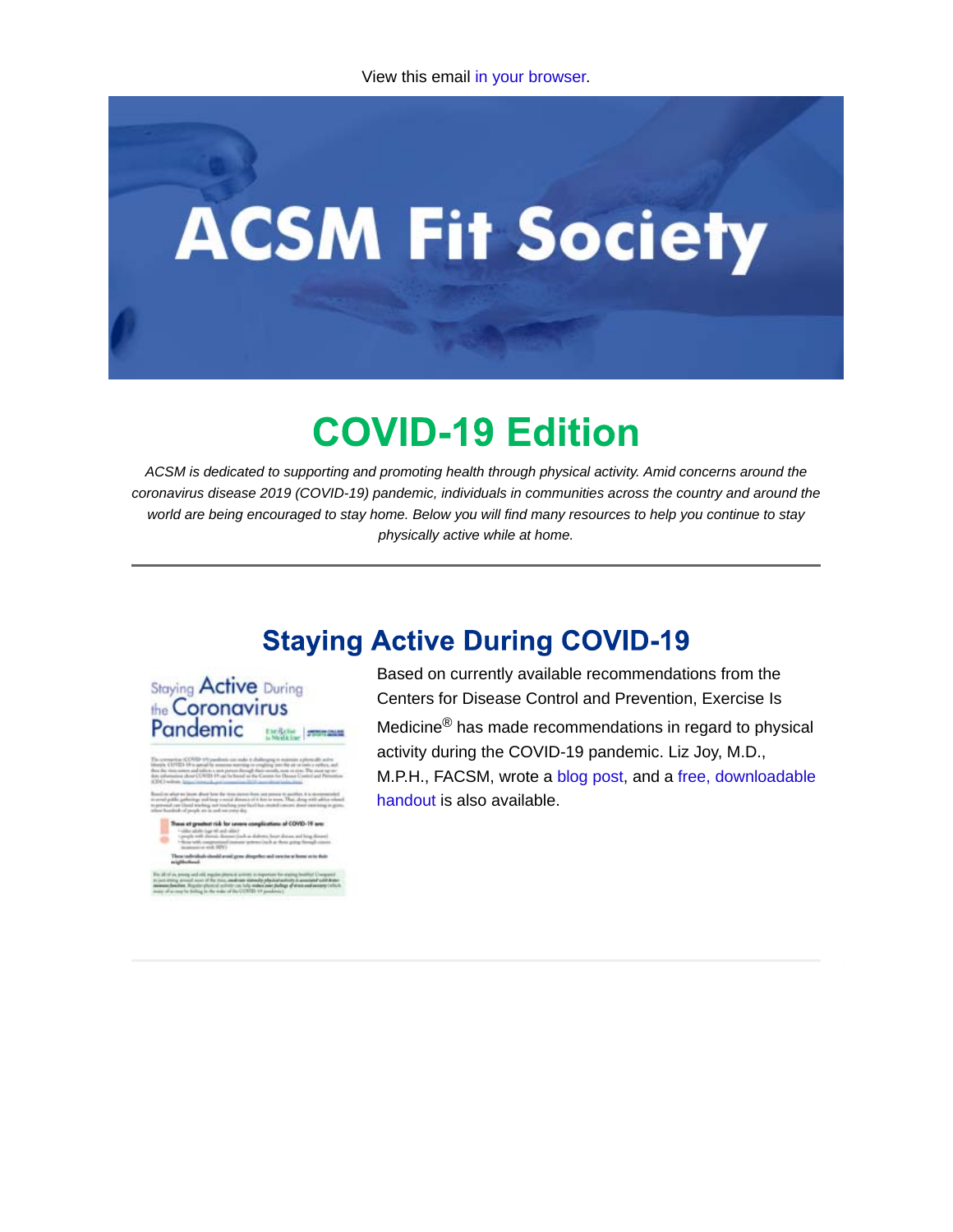#### **The Physician's Perspective on COVID-19 | ACSM Podcast**

Co-hosts of ACSM's podcast "The Sports Medicine Checkup," Tina Master, M.D., FACSM, and Alex McDonald, M.D., discuss their perspectives from the front lines of the current health environment in the United States during the COVID-19 pandemic. Recorded on March 20, 2020. Listen now!



## **Ten Sought-After Functions in Workout Apps | Infographic**



While people are at home and fitness facilities are closed during the COVID-19 pandemic, fitness or workout apps can be a good option to motivate you to stay active.

Industry professional James Peterson, Ph.D., FACSM, has put together a list for *ACSM's Health & Fitness Journal®* of the top 10 most sought-after functions in these apps.

Read the full article. Download the infographic.

### **Time Saver Fitness | High-Intensity, Body Weight Fitness Circuit**

Looking for a quick workout that you can do at home without any equipment? Check out this 12-step HIIT workout that you can do anywhere, any time. Also known as the "Seven-Minute Workout," this plan includes aerobic, strengthening and core stability exercises.